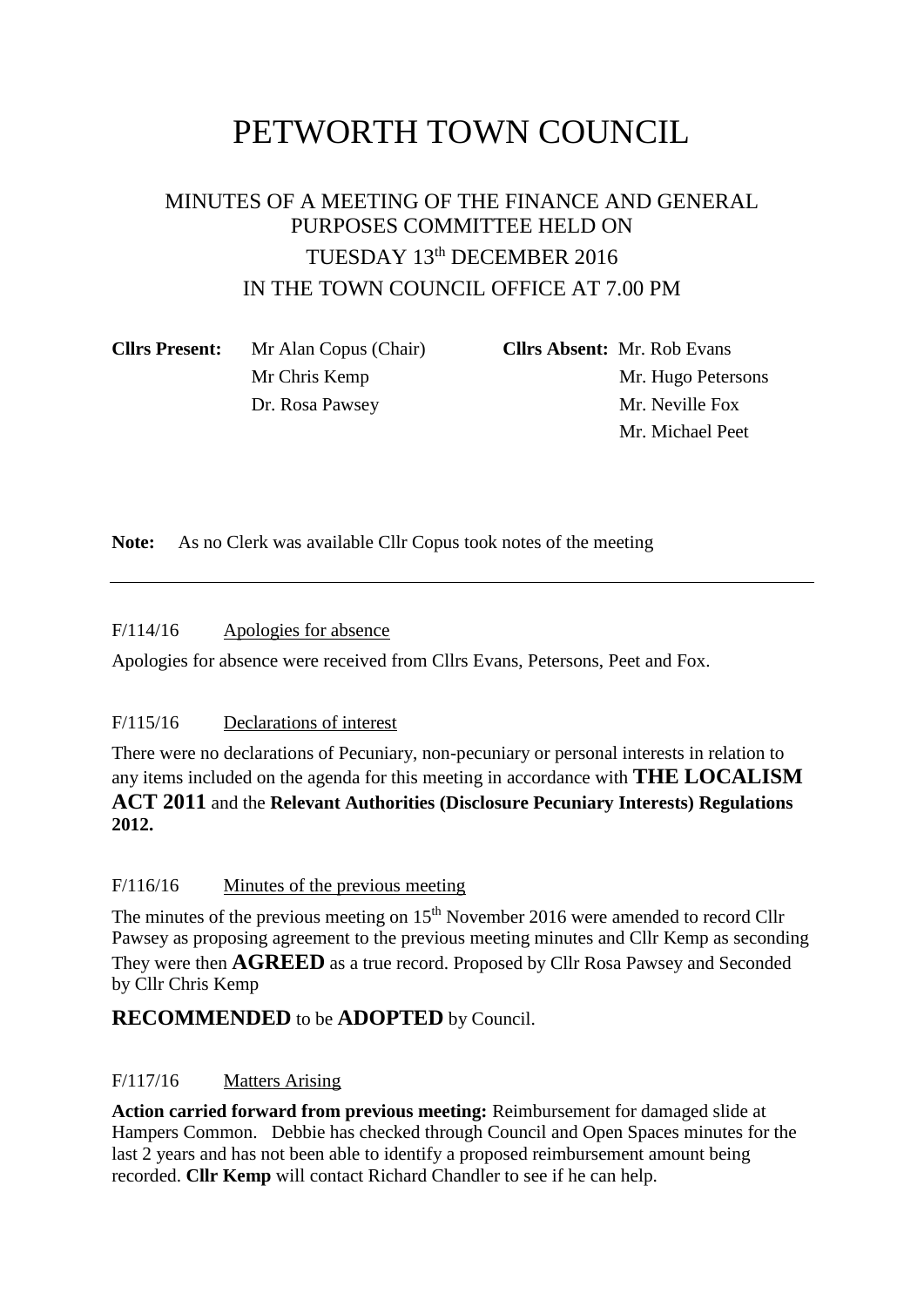**Action carried forward from previous meeting: Noted** that a grant of £4k has been received from SDNPA. **Cllr Kemp** undertook to investigate what other Locality grants might be available. **AGREED** that this matter will be progressed by the Neighbourhood Plan Steering Group

**Action carried forward from previous meeting:** Staffing Working Group Terms of Reference have now been agreed by Council. Petworth Pages ToRs to be drafted by **Cllr Copus**.

**Action carried forward from previous meeting: Cllr Peet** to draft Terms of Reference for the Farmers Market. Work in Progress

**Action carried forward from previous meeting: Cllr Copus** to progress provision of a staff pension for both Becca and Julie by 1/2/17 including contacting Peninsular and SSALC about possible options. Carry Forward.

**Action carried forward from previous meeting: Cllr Copus** to advise our insurers that a claim will be submitted to recover temporary cover costs whilst the Clerk is off sick. Done and in hand with insurers. Actual claim still to be submitted.

**Action carried forward from previous meeting: Cllr Copus** to draft amendment to Financial Regulations for stationery prior approval. The Financial Regulations (4.5) already require normal expenditure to be approved by Chair F&GP if less than £250 or by the Chairman if less than £500. **Cllr Copus** has asked Debbie to check whether the Viking ordering system can be set an upper limit.

**Action from previous meeting: Cllr Copus** to propose updates to both Standing Orders and Financial Regulations to reflect recent changes in the standard models. The proposed updates had been issued prior to the meeting. Following review of them it was proposed by Cllr Copus and seconded by Cllr Pawsey that they be **RECOMMENDED** to Council for **ADOPTION.**

F/118/16 Accounts – November 2016

|                                               |               | Actual  |
|-----------------------------------------------|---------------|---------|
| <b>INCOME</b>                                 | 2016/17       | cash    |
|                                               | <b>Budget</b> | to date |
| Precept                                       | 104,800       | 106,200 |
| <b>Support Grant</b><br><b>Hampers Common</b> | 3,484         | 3,484   |
| Hire                                          | 200           | 490     |
|                                               |               |         |
| Interest                                      | 20            | 11      |
| <b>Allotment Rents</b>                        | 2,500         | 2,152   |
| <b>Xmas Event</b>                             | 2,500         | 1,815   |
| <b>Farmers Market</b>                         |               | 5,180   |
| Q90 birthday grant                            |               | 250     |
| Totals                                        | 113,504       | 119,583 |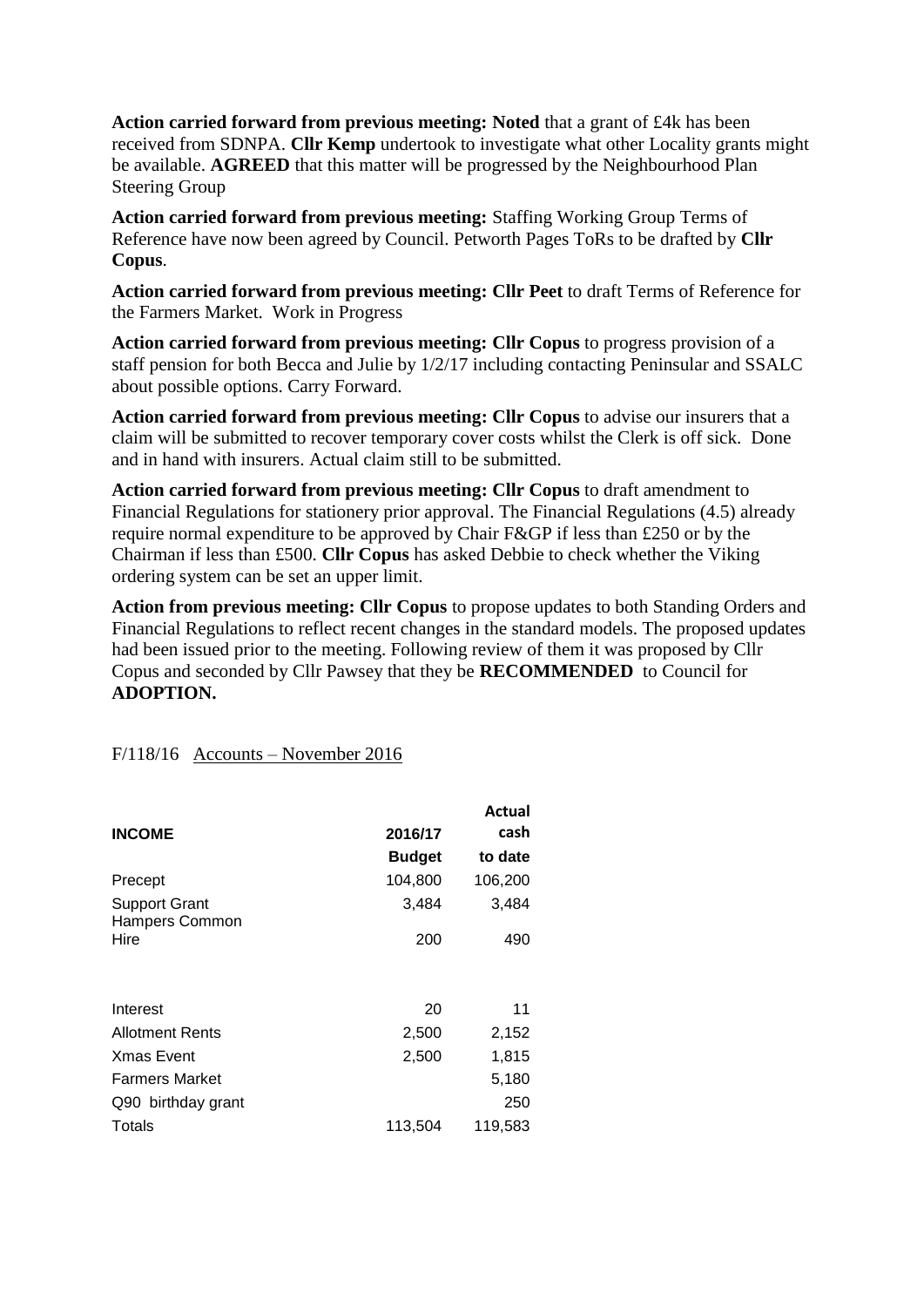|                    |                                                 |               | <b>Actual</b> | $\%$    |
|--------------------|-------------------------------------------------|---------------|---------------|---------|
| <b>EXPENDITURE</b> |                                                 | 2016/17       | cash          | cash    |
|                    |                                                 | <b>Budget</b> | to date       | to date |
| Outside            | Rosemary Gdns/Hampers Com Contract              | 6,000         | 6,898         | 115%    |
|                    | Rosemary Gardens Maintenance                    | 500           | 1,441         | 288%    |
|                    | Hampers Common Maintenance                      | 500           | 802           | 160%    |
|                    | Safety checks                                   |               | 532           |         |
|                    | Hampers Common Lease                            | 800           | 0             | 0%      |
|                    | Waste & Dog Bins                                | 600           | 1,192         | 199%    |
|                    | Hanging Baskets - Maintenance                   | 1,200         | 593           | 49%     |
|                    | Hanging Baskets - Watering                      | 2,000         | 1,575         | 79%     |
|                    | <b>Planters</b>                                 | 200           | 1,519         | 760%    |
|                    | <b>CCTV</b>                                     | 5,000         | 1,250         | 25%     |
|                    | <b>Street Lighting</b>                          | 1,800         | 1,481         | 82%     |
|                    | Church clock                                    | 250           | 122           | 49%     |
|                    | <b>General Maintenance</b>                      | 2,000         | 1,915         | 96%     |
|                    |                                                 | 20,850        | 19,319        | 93%     |
|                    |                                                 |               |               |         |
|                    | <b>Allotments Lease</b>                         | 500           | 1,500         | 300%    |
|                    | <b>Allotments Water</b>                         | 500           | 474           | 95%     |
|                    | <b>Allotments Maintenance</b>                   | 1,500         | 55            | 4%      |
|                    |                                                 | 2,500         | 2,029         | 81%     |
|                    |                                                 |               |               |         |
|                    | Xmas Event - General                            | 1,300         | 200           | 15%     |
|                    | Xmax Event - Lighting                           | 1,000         | 746           | 75%     |
|                    |                                                 | 2,300         | 946           | 41%     |
|                    |                                                 |               |               |         |
|                    | <b>Farmers Market</b>                           |               | 2,664         |         |
|                    |                                                 |               |               |         |
| <b>Admin</b>       | Office Rent & Service Charges                   | 6,700         | 5,639         | 84%     |
|                    | Clerk's Salary<br>Clerk's pension from 1/2/2017 | 31,000        | 22,921        | 74%     |
|                    | @ 3%                                            | 126           | 0             | 0%      |
|                    | Office temp                                     |               | 1,990         |         |
|                    | <b>HR Consultancy</b>                           |               | 274           |         |
|                    | Insurance                                       | 1,500         | 1,213         | 81%     |
|                    | SALC/SLCC Subscriptions/Contracts               | 900           | 831           | 92%     |
|                    | <b>Audit Fee</b>                                | 1,000         | 1,065         | 107%    |
|                    | Annual meetings                                 | 100           | 128           | 128%    |
|                    | Office Expenditure                              | 900           | 1,010         | 112%    |
|                    | Expenses/Postage                                | 300           | 72            | 24%     |
|                    | Repayment of £80k loan for playgrounds          | 8,960         | 8,893         | 99%     |
|                    | <b>Local Election</b>                           | 2,000         | 0             | 0%      |
|                    | Training                                        | 1,500         | 462           | 31%     |
|                    | Web Site                                        | 200           | 0             | 0%      |
|                    | Comms/IT                                        | 700           | 555           | 79%     |
|                    | Office Water                                    | 110           | 109           | 99%     |
|                    |                                                 |               |               |         |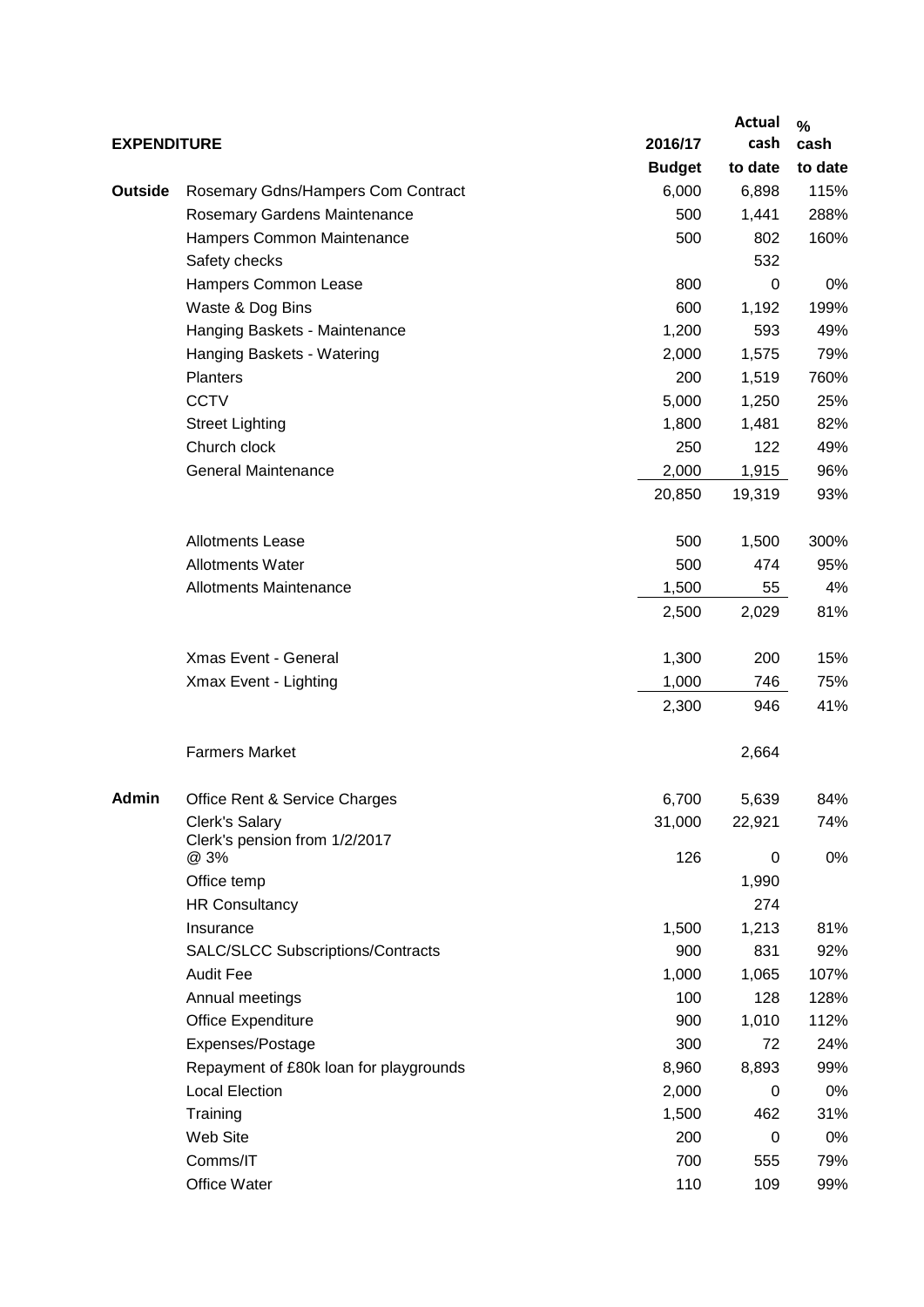|         |                  | 81%    |
|---------|------------------|--------|
| 3,000   | 2,025            | 68%    |
| 1,221   | 0                | 0%     |
| 0       | 350              |        |
|         | 0                | 0%     |
| 0       | 4,900            |        |
| 10,000  | 0                | 0%     |
| 3,000   | 0                | 0%     |
| 500     | 403              | 81%    |
| 1,000   | 0                | 0%     |
| 100     | 250              | 250%   |
| 500     | 43               | 9%     |
| 500     | 855              | 171%   |
| 2,000   | 1,480            | 74%    |
| 31,821  | 10,307           | 32%    |
| 113,467 | 80,427           | 71%    |
|         | 55,996<br>10,000 | 45,162 |

It was **NOTED** that overall we are on track with the budget after specifically allowing for War Memorial costs which were accrued for in 2015/16 year and the unbudgeted Farmers Market costs which are more than offset by unbudgeted income

## F119/16 Bank Reconciliation

#### **BALANCE SHEET**

| Reserve at 1 April 2016 - |            |           | Nat West    |            |
|---------------------------|------------|-----------|-------------|------------|
| general                   |            | 24,478    | balances at | 30/11/2016 |
| Reserve at 1 April 2016 - |            |           | Current     |            |
| for allotments            |            | 99        | Account     | 14,001.08  |
| Reserve at 1 April 2016 - |            |           | Deposit     |            |
| for NP                    |            | 12,829    | Account     | 34,965.47  |
| Reserve at 1 April 2016 - |            |           |             |            |
| for playparks             |            | $-1,551$  |             |            |
| Less: Playpark spend      |            | $-4,372$  |             |            |
| Less: Recoverable VAT     |            |           |             |            |
| 2015/16                   |            | 669       |             |            |
| Less: Recoverable VAT     |            |           |             |            |
| 2016/17                   |            | -7,846    |             |            |
| Plus: income              |            | 119,583   |             |            |
| Less: expenditure         |            | $-80,427$ |             |            |
| Less: N Plan expenditure  |            | $-18,497$ |             |            |
| Plus: N Plan grant        |            | 4,000     |             |            |
| Balance at                | 30/11/2016 | 48,966.55 |             | 48,966.55  |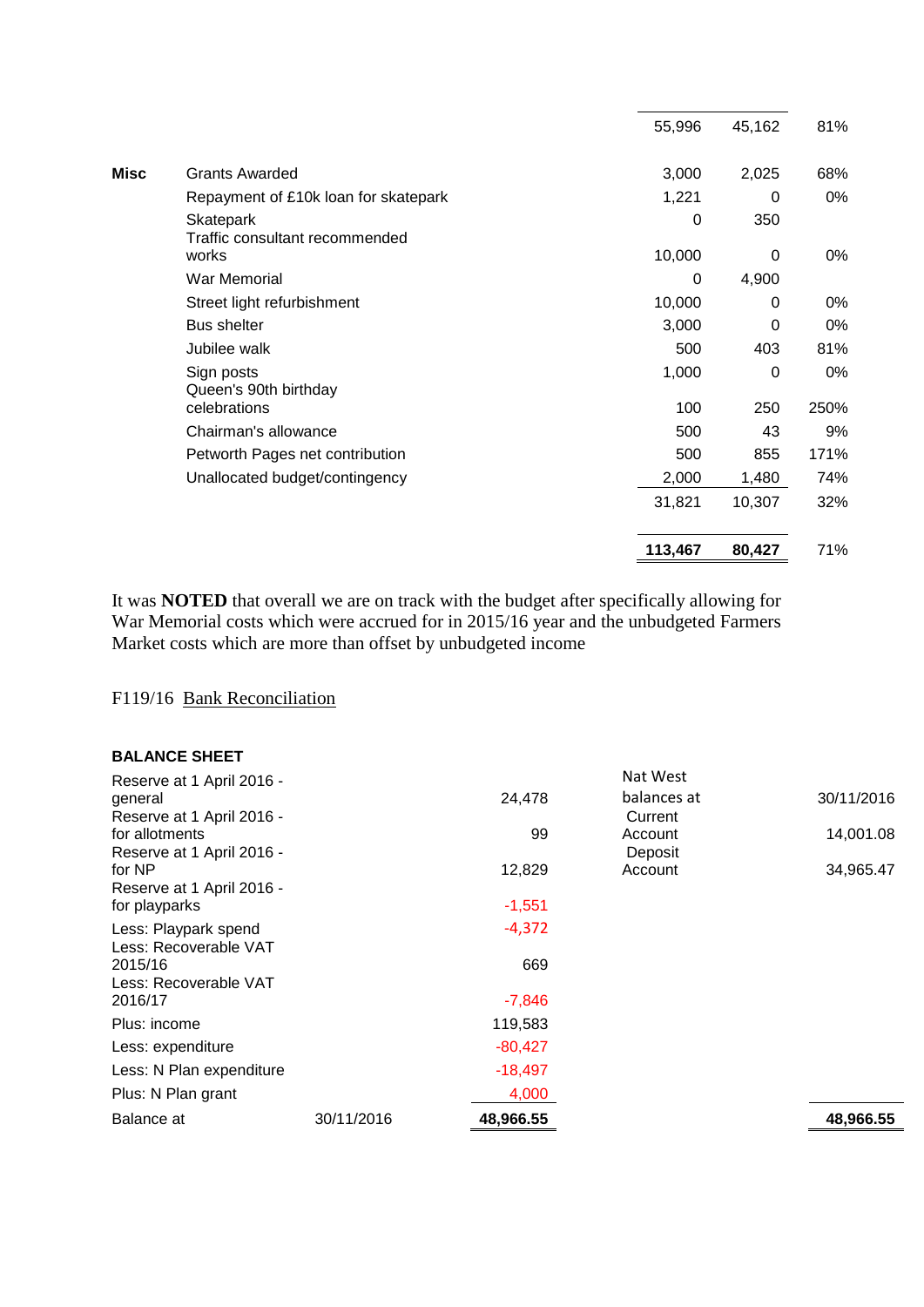The bank reconciliation was proposed by Cllr Kemp and seconded by Cllr Pawsey to be **RECOMMENDED** to Council for **ADOPTION.** Cllr Pawsey initialed the bank statements as at end November to confirm the above balances.

## F120/16 Invoices for approval

| 18/11/2016 | Reed                      | 577.97   | 96.33    | 481.64   | Office temp                       |
|------------|---------------------------|----------|----------|----------|-----------------------------------|
| 25/11/2016 | Reed                      | 449.53   | 74.92    | 374.61   | Office temp                       |
| 02/12/2016 | Reed                      | 601.32   | 100.22   | 501.10   | Office temp                       |
| 09/12/2016 | Reed                      | 338.60   | 56.43    | 282.17   | Office temp                       |
| 04/12/2016 | <b>BT</b>                 | 86.40    | 14.40    | 72.00    | Comms/IT                          |
| 03/12/2016 | Leconfield Hall           | 491.00   |          | 491.00   | Xmas Event - General              |
| 03/12/2016 | Leconfield Hall           | 42.00    |          | 42.00    | Chairman's allowance              |
| 30/11/2016 | Link Hire                 | 171.60   | 28.60    | 143.00   | <b>Farmers Market</b>             |
| 26/11/2016 | Chris Kemp                | 34.98    | 5.83     | 29.15    | Xmax Event - Lighting             |
| 22/11/2016 | P&DCA                     | 58.00    |          | 58.00    | Xmas Event - General              |
| 16/11/2016 | <b>Tony Sneller</b>       | 64.89    |          | 64.89    | Xmas Event - General              |
| 24/11/2016 | Peninsular                | 1,194.00 | 199.00   | 995.00   | <b>HR Consultancy</b>             |
|            |                           |          |          |          | Rosemary Gdns/Hampers Com         |
| 30/11/2016 | <b>HJS land Services</b>  | 280.00   |          | 280.00   | Contract                          |
| 30/11/2016 | Austens                   | 65.30    | 10.88    | 20.97    | Planters                          |
|            |                           |          |          | 33.45    | Xmas Event - General              |
| 30/11/2016 | Oldrock (2007) Ltd        | 55.20    | 9.20     | 46.00    | <b>Hampers Common Maintenance</b> |
|            | Kingspit Transport        |          |          |          |                                   |
| 17/11/2016 | Ltd                       | 300.00   | 50.00    | 250.00   | Hampers Common Maintenance        |
| 28/11/2016 | Steeple                   | 417.60   | 69.60    | 348.00   | Xmas Event - General              |
| 01/12/2016 | Alan Copus                | 36.28    |          | 36.28    | Xmas Event - General              |
|            | <b>Auditing Solutions</b> |          |          |          |                                   |
| 21/11/2016 | Ltd                       | 384.00   | 64.00    | 320.00   | <b>Audit Fee</b>                  |
| 25/11/2016 | Khameleon                 | 30.00    |          | 30.00    | <b>General Maintenance</b>        |
| 11/09/2016 | John Bridle               | 132.00   |          | 132.00   | Hanging Baskets - Watering        |
|            | John Bridle               | 705.00   |          | 705.00   | Safety checks                     |
| 30/11/2016 | <b>Nexus</b>              | 6,360.00 | 1,060.00 | 5,300.00 | N Plan                            |
| 24/12/2016 | J Aguilar                 | 541.67   |          | 541.67   | N Plan                            |
| 24/12/2016 | R Knifton                 | 1,150.67 |          | 1,150.67 | Clerk's Salary                    |
|            | Post Office Ltd           |          |          |          |                                   |
| 24/12/2016 | (HMRC)                    | 239.62   |          | 239.62   | Clerk's Salary                    |
| 02/12/2016 | <b>BT</b>                 | 18.00    | 3.00     | 15.00    | Comms/IT                          |
| 06/12/2016 | Petworth Town Band        | 220.00   |          | 220.00   | Xmas Event - General              |

**AGREED** to be **RECOMMENDED** to Council for payment. Proposed by Cllr Copus and seconded by Cllr Kemp.

## F121/16 Receipts

The following receipts already in December were **NOTED** and that the Farmers Market Receipts were satisfactory**:**